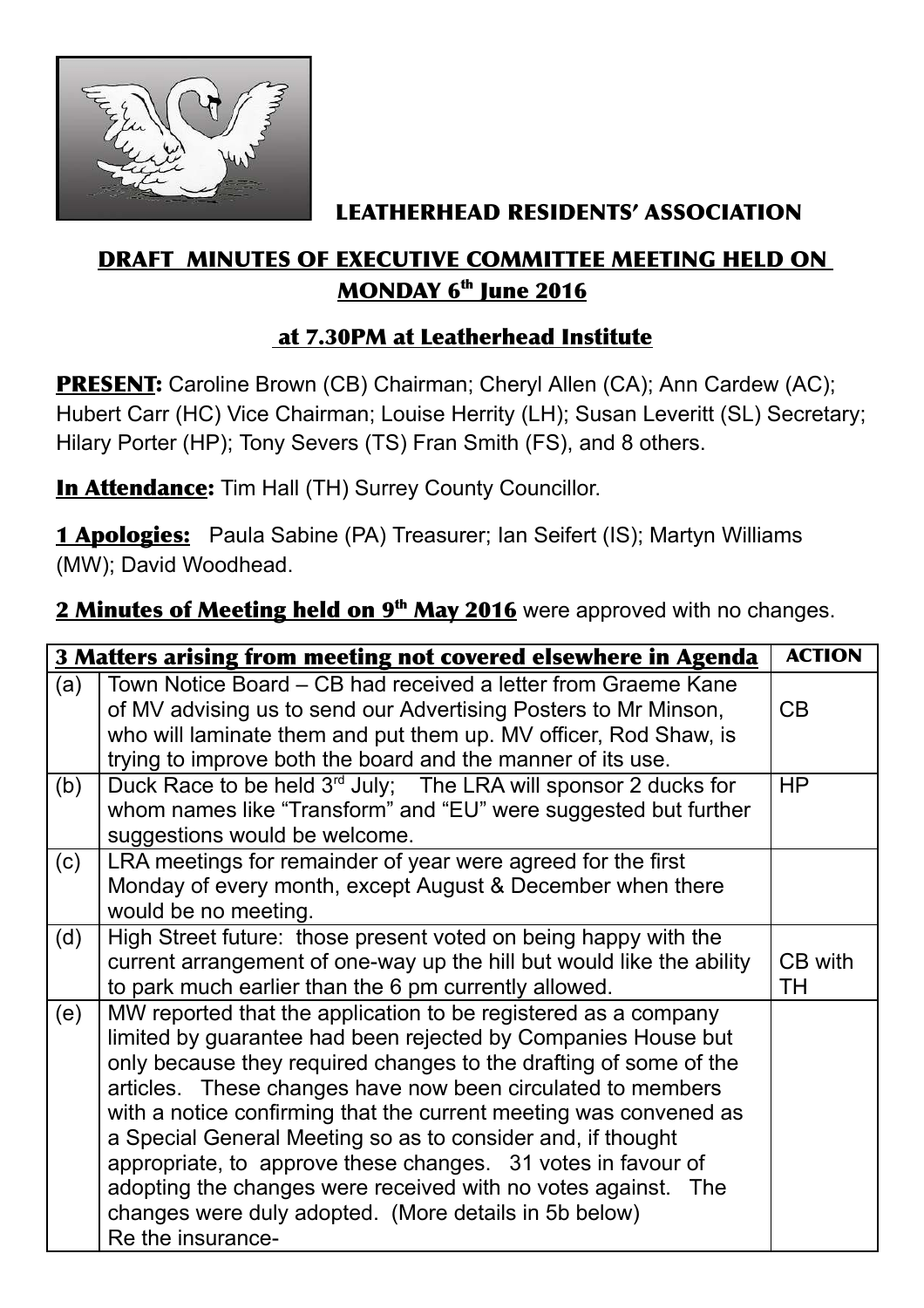|                | MW reported that the new insurance had been put in place as of                                                                               |  |
|----------------|----------------------------------------------------------------------------------------------------------------------------------------------|--|
|                | midnight on the 3rd June. The previous policy has now been                                                                                   |  |
|                | cancelled. The new insurance increases the LRA's public liability                                                                            |  |
|                | cover from £1m to £2m and provides directors and officers cover for                                                                          |  |
|                | £1m."                                                                                                                                        |  |
|                |                                                                                                                                              |  |
| $\overline{4}$ | <b>Chairman's Report:</b> The following points were made by the<br>Chairman:                                                                 |  |
| (a)            | Cow Parades, the newest community initiative, was explained.                                                                                 |  |
|                | There is to be an Inaugural Surrey Hills Food, Drink and Music                                                                               |  |
|                | festival on 3 <sup>rd</sup> September at Coverwood Farm in Ewhurst, followed                                                                 |  |
|                | by an auction of the best decorated cows at a suitable London                                                                                |  |
|                | venue                                                                                                                                        |  |
| (b)            | Efforts are being made to revive the Lengthman's Scheme. This is                                                                             |  |
|                | to enable small jobs to be done by groups of local people, like                                                                              |  |
|                | cutting vegetation, clearing gulleys, cleaning signs etc. HC                                                                                 |  |
|                | mentioned one local intention had been to repaint the bollards at                                                                            |  |
|                | the Plough roundabout but the specification was problematic. MV                                                                              |  |
|                | couldn't advise which paint to use and communication difficult.                                                                              |  |
|                | Bookham is working on countryside footpaths. It was felt that the                                                                            |  |
|                | LRA should persist, for the good of the community and better<br>government, but it would need one particular committee member                |  |
|                | devoting himself entirely to this task.                                                                                                      |  |
| (c)            | At the MV meeting, Graeme Kane was anxious to explain how he                                                                                 |  |
|                | was promoting help from within the Community in cases of flooding,                                                                           |  |
|                | fire or other emergencies. He is calling it the Community                                                                                    |  |
|                | Resilience Programme. He is also offering training sessions for                                                                              |  |
|                | those who need to do Community Work in or around water or along                                                                              |  |
|                | roads and there is some funding to help with litter picks.<br><b>One</b>                                                                     |  |
|                | Bookham lady, picking litter regularly, receives MV payment and FS                                                                           |  |
|                | stated that Leach Grove Wood has weekly litter picks too. HC                                                                                 |  |
|                | opined that dogs' DNA should be recorded so that identity can be                                                                             |  |
|                | traced. Impractical at local cost levels                                                                                                     |  |
| (d)            | Dorking will hold an event on 13 August to celebrate the                                                                                     |  |
|                | inauguraton of the new Dorking playground                                                                                                    |  |
| (e)            | Jack Straw (Chief Planning Officer) said that new Govt. rulings in                                                                           |  |
|                | Dec. mean new starter homes must be offered at 20% discount.                                                                                 |  |
|                | Other way of reducing "planning shackles" are lists of "Red Zones"                                                                           |  |
|                | (i.e.land available to immediate development), brown field sites and                                                                         |  |
|                | registers of aspiring "self-builders" and Approved Providers to check<br>on Building regulations. The fundamental problem here is that there |  |
|                | is not enough land in MV.                                                                                                                    |  |
| (f)            | Transform Leatherhead – next CRG meeting 15/6; sign off of the                                                                               |  |
|                | design team, Broadway, Malyon, Nexus on 17/7. Surprising fact:                                                                               |  |
|                | Dorothy Perkins in Leatherhead has highest sales per square meter                                                                            |  |
|                | in the UK! Next wants more space.                                                                                                            |  |
| (g)            | Dorking voted narrowly against establishing Parish Council but this                                                                          |  |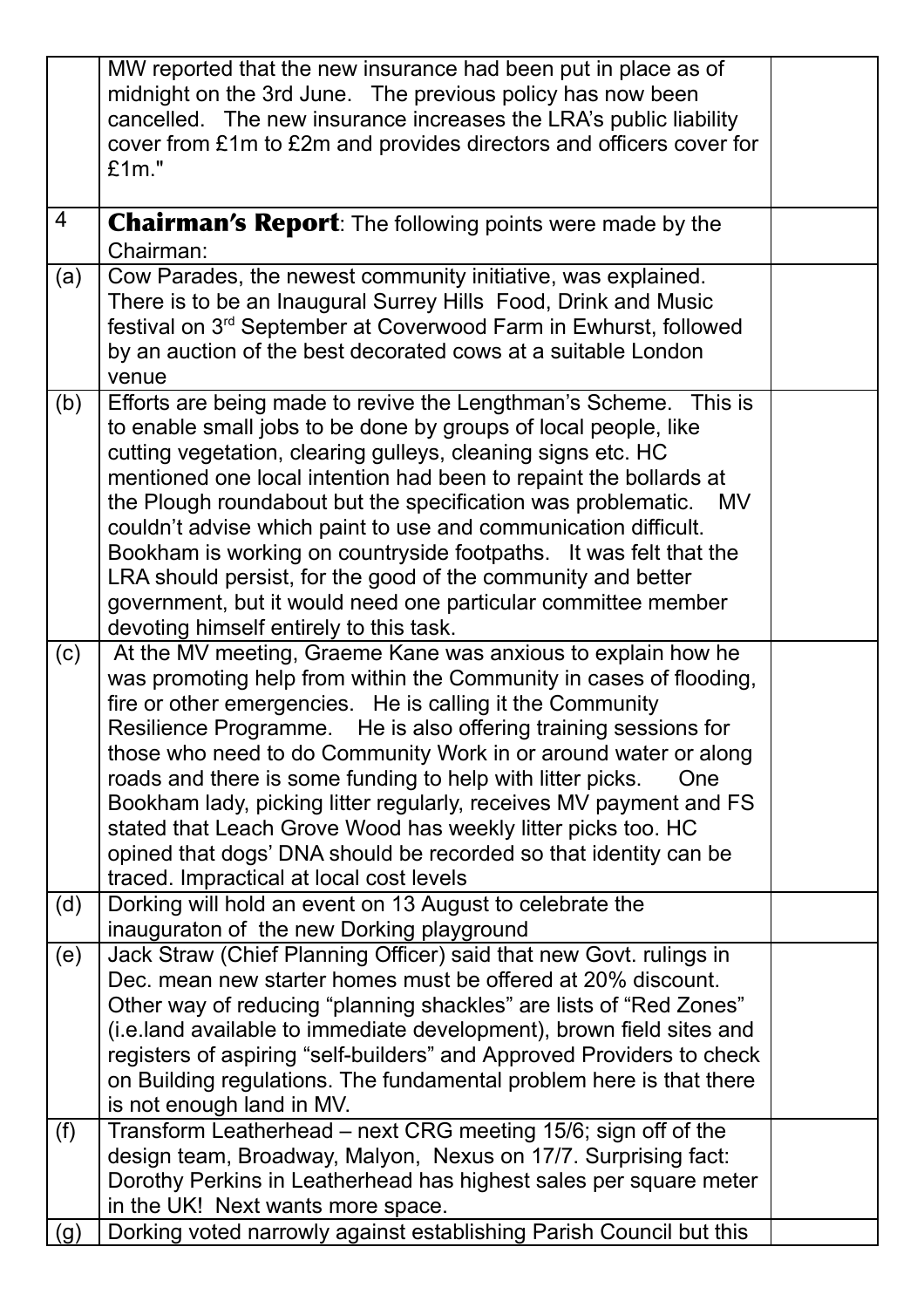|     | is not the end of the matter.                                                                                                     |           |
|-----|-----------------------------------------------------------------------------------------------------------------------------------|-----------|
| (h) | Ambulance & Fire Services are merging their call centre operations                                                                |           |
| (i) | Surrey has a Community Improvement Fund, £5k - £30k, for items                                                                    |           |
|     | like. cycle paths, seating, minibuses. All Saints had a grant for its                                                             |           |
|     | conversion.                                                                                                                       |           |
| 5   | <b>Reports from Sub-Committees:</b>                                                                                               |           |
| (a) | <b>Environment-</b> CA gave an update on plans for 12 June Open                                                                   |           |
|     | Gardens – and ticket programmes now available; advertising is an                                                                  | CA        |
|     | issue as LH Advertiser did not print our 12/6 event while printing                                                                |           |
|     | Bookham's LOG for 19/6. TH said items should be sent to Editor                                                                    |           |
|     | Chris Madden - many people have left.                                                                                             | <b>TS</b> |
|     | Tony Severs reported on seeing dead silver birch trees in Red                                                                     |           |
|     | House Gardens – are they guaranteed? TH suggested contacting                                                                      |           |
|     | Tony Wynn at MV to enquire about this AND cherry trees on Bypass                                                                  |           |
|     | Road. It was also noted that the Bridge Court area could use 3 or                                                                 |           |
|     | 4 trees.                                                                                                                          |           |
| (b) | <b>Forward Planning Group:</b>                                                                                                    |           |
|     | (i)In the absence of MW, CB explained further about Companies                                                                     | <b>MW</b> |
|     | House requiring more information for the Articles about LRA's                                                                     |           |
|     | position as CLG. In particular expansion was needed over the<br>Objects of the LRA and its and its procedure in the event of need |           |
|     | Dissolution. A Voting summary had been emailed to members and                                                                     |           |
|     | some printed slips with space for signatures were also used.                                                                      |           |
|     | (ii) Guy Davies (MV) has been informed that FPG would like input to                                                               |           |
|     | the Local Plan. MW would take the place of JWW.                                                                                   |           |
| (c) | Health: HP advised that the next Surrey Downs meeting would be                                                                    |           |
|     | late July.                                                                                                                        |           |
| (d) | Highways: Epsom Road being resurfaced 13/6, high speed grass                                                                      |           |
|     | cutting 6-9/6 along A24. St John's Road – blind bumps are a                                                                       |           |
|     | problem needing attention, and there is a trip hazard at Knoll                                                                    |           |
|     | Roundabout. Zena Cowry is the person to contact.                                                                                  |           |
| (e) | <b>Membership/Treasurer</b> – No updated needed, PS not present                                                                   |           |
| (f) | <b>Planning:</b> Member Percy Hawkins (PH) advised of a new planning                                                              |           |
|     |                                                                                                                                   |           |
|     | application (affecting his home), for 4 blocks $-2 \times 6-8$ storeys ad 2                                                       | <b>FS</b> |
|     | x 3-4 storeys. The current Area Management is poor and, with                                                                      |           |
|     | these plans, PH's house would be demolished. TH agreed that                                                                       |           |
|     | plans involving high buildings must be fought/stopped. Circle                                                                     |           |
|     | Housing want a "landmark" building, which could set a precedent.                                                                  |           |
|     | FS to get copy of application.                                                                                                    |           |
|     | FS also mentioned a new application by ERA on Cleeve Road for                                                                     |           |
|     | 119 homes, play area & shop all to be built on the parking lot.                                                                   |           |
|     | Exhibition was in the South Building, TH and Rosemary Dickson                                                                     |           |
|     | attended. This will exacerbate situation with Cleeve Road -                                                                       |           |
|     | Kingston Road end must be redesigned.                                                                                             |           |
|     | Finally, the Judicial Review on Leach Grove Wood will be 14-15/6 at<br>the Strand. Plan 2.5 hours and 1 day                       |           |